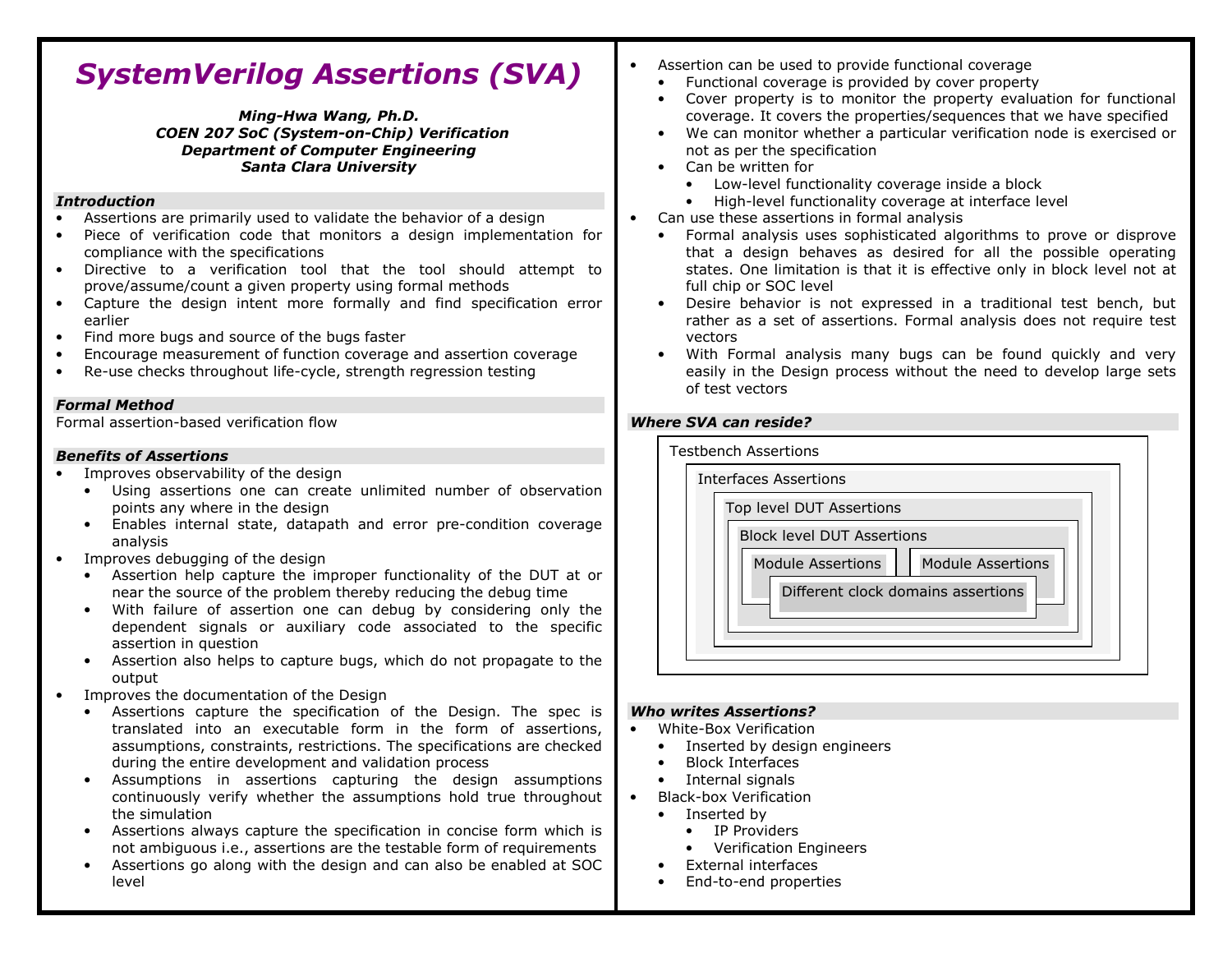|                                                                                                                                                                                                                                                                                                                                                                                                                                                                               | Severity System tasks:                                                                                                                                                                                                                                                                                                                                    |
|-------------------------------------------------------------------------------------------------------------------------------------------------------------------------------------------------------------------------------------------------------------------------------------------------------------------------------------------------------------------------------------------------------------------------------------------------------------------------------|-----------------------------------------------------------------------------------------------------------------------------------------------------------------------------------------------------------------------------------------------------------------------------------------------------------------------------------------------------------|
| <b>Different Assertion Languages</b>                                                                                                                                                                                                                                                                                                                                                                                                                                          | <b>\$fatal</b> : run time fatal, terminates simulation<br>$\bullet$                                                                                                                                                                                                                                                                                       |
| PSL (Property Specification Language) - based on IBM Sugar<br>Synopsys OVA (Open Vera Assertions) and OVL (Open Vera Library)<br>Assertions in Specman<br>0-In (0-In Assertions)<br>$\bullet$<br>SystemC Verification (SCV)<br>$\bullet$<br>SVA (SystemVerilog Assertions)<br>$\bullet$                                                                                                                                                                                       | \$error: run time error (default)<br>\$warning : run time warning, can be suppressed by command-line<br>option<br>\$info: failure carries no specific severity, can be suppressed<br>$\bullet$<br>All severity system tasks print the severity level, the file name and line<br>number, the hierarchical name or scope, simulation time, etc.<br>Example: |
| <b>Why SVA?</b><br>SystemVerilog - a combination of Verilog, Vera, Assertion, VHDL -<br>merges the benefits of all these languages for design and verification<br>SystemVerilog assertions are built natively within the design and<br>$\bullet$<br>verification framework, unlike a separate verification language<br>Simple hookup and understanding of assertions based design and test<br>bench - no special interfaces required<br>Less assertion code and easy to learn | always @ (posedge clk) begin: checkResults<br>assert ( output == expected ) okCount++;<br>else begin<br>\$error("Output is incorrect");<br>$errCount++;$<br>end<br>end                                                                                                                                                                                    |
| Ability to interact with C and Verilog functions<br>$\bullet$                                                                                                                                                                                                                                                                                                                                                                                                                 | <b>Concurrent Assertions</b>                                                                                                                                                                                                                                                                                                                              |
| Avoid mismatches between simulations and formal evaluations because<br>$\bullet$<br>of clearly defined scheduling semantics<br>Assertion co-simulation overhead can be reduced by coding assertions<br>intelligently in SVA                                                                                                                                                                                                                                                   | Concurrent assertions = instructions to verification tools<br>Based on clock semantics. Evaluated on the clock edge<br>Values of the variables used in evaluation are the sampled values<br>Detects behavior over a period of time<br>Ability to specify behavior over time. So these are called temporal<br>$\bullet$                                    |
| <b>SystemVerilog Assertion Example</b>                                                                                                                                                                                                                                                                                                                                                                                                                                        | expressions                                                                                                                                                                                                                                                                                                                                               |
| A concise description of complex behaviour:                                                                                                                                                                                                                                                                                                                                                                                                                                   | Assertions occur both in procedural block and a module<br>$\bullet$                                                                                                                                                                                                                                                                                       |
| After request is asserted, acknowledge must come 1 to 3 cycles later                                                                                                                                                                                                                                                                                                                                                                                                          | Example:<br>assert property (                                                                                                                                                                                                                                                                                                                             |
| reg<br>ack<br>assert property( $\mathcal{Q}(\text{posedge } c k)$ \$rose(req)  -> ##[1:3] \$rose(ack));                                                                                                                                                                                                                                                                                                                                                                       | @(posedge clk) a ##1 b $ ->$ d ##1 e<br>$\rightarrow$<br>Layers of Concurrent Assertion<br>Make the sequence<br>$\bullet$<br>Evaluate the sequence<br>$\bullet$<br>Define a property for sequence with pass fail<br>$\bullet$<br>Property asserted with a specific block (eg: Illegal sequence,<br>$\bullet$                                              |
| <b>Properties and Assertions</b>                                                                                                                                                                                                                                                                                                                                                                                                                                              | measuring coverage  )                                                                                                                                                                                                                                                                                                                                     |
| <b>Types of SVA</b>                                                                                                                                                                                                                                                                                                                                                                                                                                                           | Assertion directive layer                                                                                                                                                                                                                                                                                                                                 |
| <b>Immediate Assertions</b>                                                                                                                                                                                                                                                                                                                                                                                                                                                   | Property specification layer                                                                                                                                                                                                                                                                                                                              |
| <b>Concurrent Assertions</b>                                                                                                                                                                                                                                                                                                                                                                                                                                                  | Sequence layer                                                                                                                                                                                                                                                                                                                                            |
|                                                                                                                                                                                                                                                                                                                                                                                                                                                                               |                                                                                                                                                                                                                                                                                                                                                           |
| <b>Immediate Assertions</b><br>Immediate assertions $=$ instructions to a simulator                                                                                                                                                                                                                                                                                                                                                                                           | Boolean expression layer                                                                                                                                                                                                                                                                                                                                  |
| Follows simulations event semantics                                                                                                                                                                                                                                                                                                                                                                                                                                           |                                                                                                                                                                                                                                                                                                                                                           |
| Appears as a procedural statement, executed like a statement in a                                                                                                                                                                                                                                                                                                                                                                                                             | Boolean expression layer<br>$\bullet$<br>Elementary layer of Concurrent assertion<br>$\bullet$                                                                                                                                                                                                                                                            |
| procedural block                                                                                                                                                                                                                                                                                                                                                                                                                                                              | Evaluates Boolean expression to be either TRUE or FALSE<br>$\bullet$                                                                                                                                                                                                                                                                                      |
| Syntax: assert (expression) pass_statement [else fail_statement]                                                                                                                                                                                                                                                                                                                                                                                                              | Occur in the following of concurrent properties                                                                                                                                                                                                                                                                                                           |
| The statement is non-temporal and treated as a condition in if statement                                                                                                                                                                                                                                                                                                                                                                                                      | In the Sequences used to build properties                                                                                                                                                                                                                                                                                                                 |
| The else block is optional, however it allows registering severity of<br>assertion failure                                                                                                                                                                                                                                                                                                                                                                                    | In top level disable iff claues                                                                                                                                                                                                                                                                                                                           |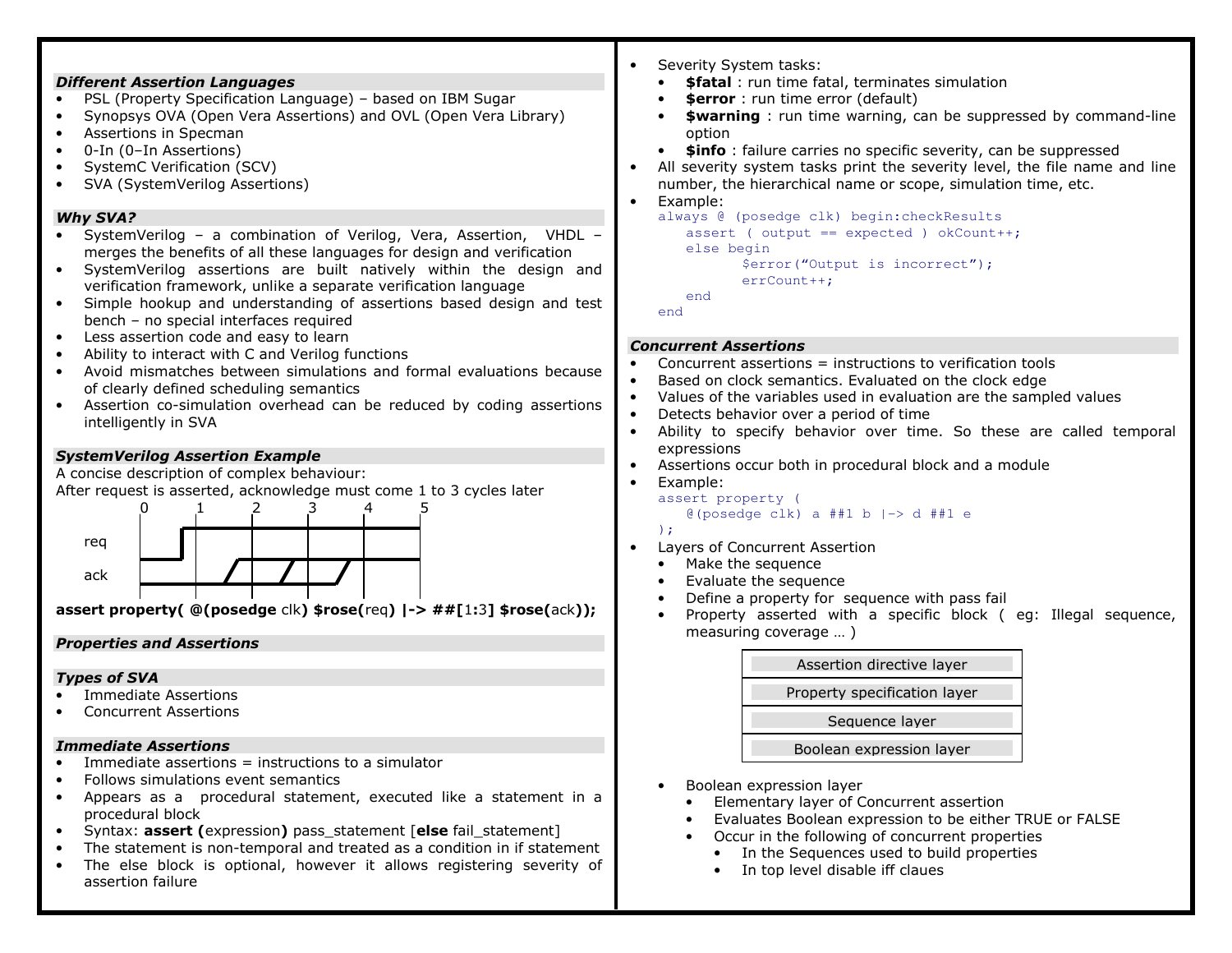

- •A clocking block
- A package
- •A compilation unit scope
- $#$ # delay operator: used to join expression consisting of events.
	- Usage:

•

- ## integral\_number
- ## identifier
- ## (constant\_expression)
- ## [cycle\_delay\_const\_range\_expression]
- The operator ## can be used multiple times within the same chain. E.g., a  $\# \# 1 b \# \# 2 c \# \# 3 d$
- You can indefinitely increase the length of a chain of events using  $##$  and 1'b1. The example below extends the previous chain of events by 50 clocks. E.g., a  $\# \# 1$  b  $\# \# 2$  c  $\# \# 3$  d ##50 1'b1
- Sequence overlap indicates b starts on the same clock when a ends:  $a \# #0 b$
- Sequence concatenation means b starts one clock after a ends:  $a \# #1 b$
- You can use an integer variable in place of the delay. E.g., a ##delay b
- The following means b completes 2 clock ticks after a completes (regardless of when b starts): a ##2 b.ended
- You can specify a range of absolute delays too. E.g., a  $\#$  [1:4] b. You can also use a range of variable delays. E.g., a ##[delay1:delay2] b
- The symbol \$ in a delay range indicates that a signal or event will 'eventually' occur. E.g., a ##[delay1:\$] b
- • Sequence and clock
	- Implied clock

sequence seq1

- $\sim$ reset##5 req;
	- endsequence
	- Using clock inside a sequence •

sequence Sequence3;

 $@($ posedge clk $\_1)$  // clock name is clk $\_1$ s1  $\#2$  s2; // two sequences

- endsequence
- •Sequence operations

| Category    | <b>Operators</b>                           | Associativity                            |
|-------------|--------------------------------------------|------------------------------------------|
| repetition  | $[*]$ $[-]$ $[-]$                          |                                          |
| cycle delay | ##                                         | left                                     |
| match       | throughout, within,<br>intersect, and , or | right for throughout,<br>left for others |

- Repetition operators
	- There are three types of repetition operators.
		- Consecutive Repetition Operator [\* ]
		- Non-consecutive Repetition Operator [= ]
		- Goto Repetition Operator [-> ]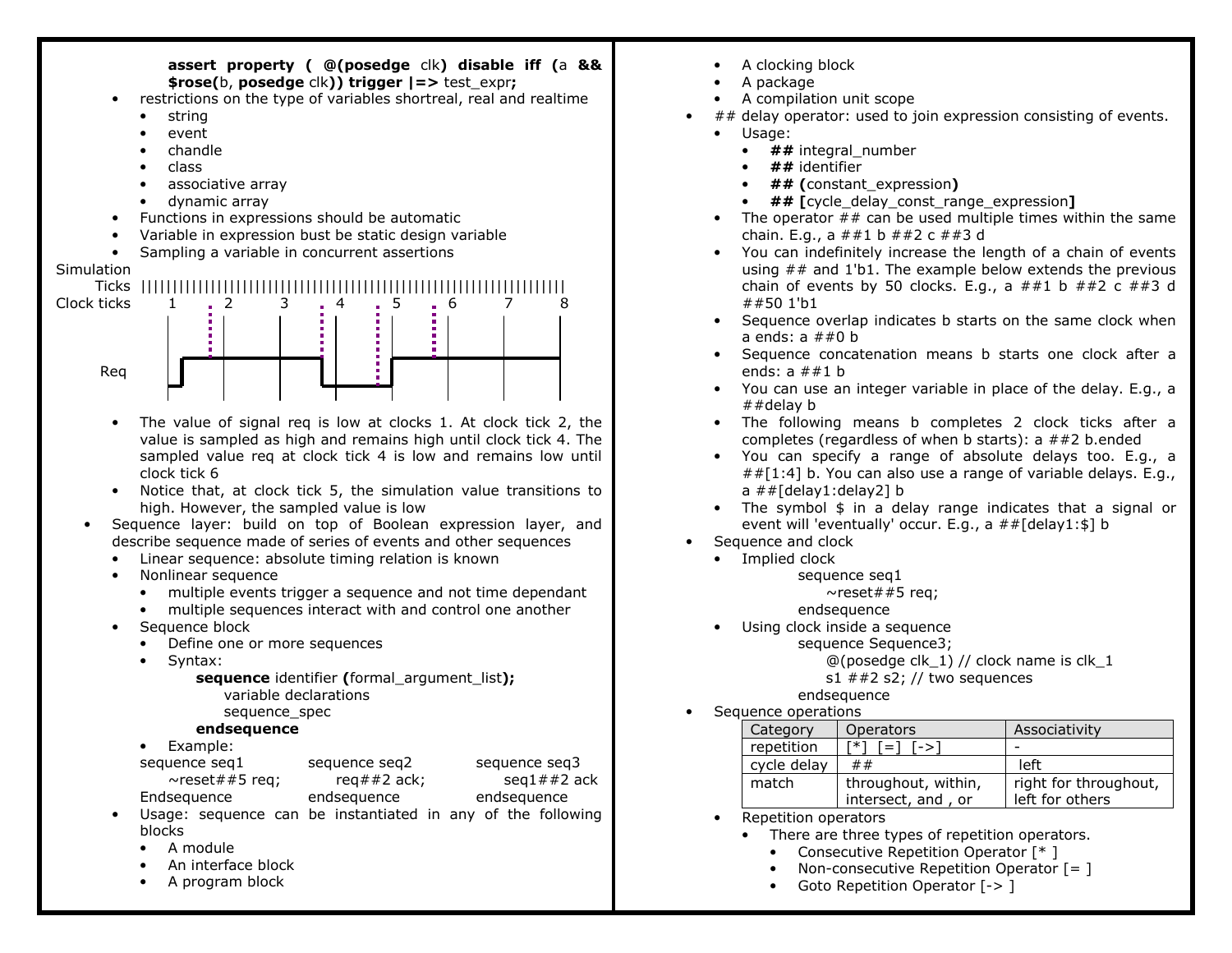- Consecutive repetition operator
	- Indicates that the sequence repeats itself a specified number of times. E.g.,  $s1$  ##2 s2 [\*4] ##5 s3 is same as s1 ##2 (s2 ##1 s2 ##1 s2 ##1 s2) ##5 s3 or, or simply s1 ##2 s2 ##1 s2 ##1 s2 ##1 s2  $##5$  s3
	- Empty Sequence [\*0]: a repetition of 0 times •indicates that the resultant is empty
		- Usage rules
			- Neither *(e ##0 s)* nor *(s ##0 e)* matches any sequence.
			- (e  $\# \# n$  s) is equivalent to  $(\# \# (n-1) s)$ , if n >  $\Omega$
			- $(s \# \# n \ e)$  is equivalent to  $(s \# \# (n-1)$  'true), if  $n > 0$
	- Repetition with a Range •
		- Range can be specified with repetition operator. E.g., s1  $[^*2:3]$  is equivalent to s1  $\#$ #1 s1 (two times of s1) or s1  $\#41$  s1  $\#41$  s1 (three times of s1)
		- A range repetition is applicable to a chain of sequences (or events) as well. E.g.,  $(s1 \# \# 5 \ s2)$  $[*2:3]$  is equivalent to  $(s1 \# #5 \ s2) \# #1 \ (s1$  ##5 s2) (two times of (s1 #5 s2)) or (s1 ##5 s2) ##1 (s1 ##5 s2) ##1 (s1 ##5 s2) (three times of  $(s1 \# 5 \ s2)$
		- An upper bound '\$' in a range indicates the sequence indicates specified lower bound. E.g.,
			- $s1[*2:4]$
			- s0  $\#$  #3 s1[\*2:\$]  $\#$  #2 s2
- • Non-Consecutive exact repetition operator of Boolean expression, extends beyond true value of operand to last true value
	- b  $[-3]$ : The Boolean expression b has been true thrice, but not necessarily on successive clocks and there may be additional clock cycles after the lasttrue *b* before the sequence completes.
	- b  $[-3:5]$ : Here, b has been true 3, 4 or 5 times, once again not necessarily on consecutive clocks, and with possible additional clocks afterwards whenb is not true.
	- $a \neq 2 b [-3] \neq 4 c$ : The Boolean expression b has been true thrice, but not necessarily on successiveclocks. The first occurrence of  $b$  happens after two clocks cycles of a. The last one occurs at least four clock cycles before c.
- Goto Repetition Operator
	- • Goto Repetition operator of Boolean expression, endat true value of expression
- b  $[->3]$ : The Boolean expression b has been true thrice, but not necessarily on successive clocks
- b  $[->3:5]$ : Here, b has been true 3, 4 or 5 times, once again not necessarily on consecutive clocks
- $a \neq 2 b [->3] \neq 4 c$ : The Boolean expression b has been true thrice, but not necessarily on successiveclocks. The first occurrence of  $b$  happens after two clocks cycles of a. The last one occurs four clock cycles before c
- Value change functions: SVA sample value functions detect •events on signals/expressions and can be used within assertions

| Function                    | Meaning                            |
|-----------------------------|------------------------------------|
| \$rose (expression)         | true, if the least significant bit |
| e.g.: $(a # # 1 b) # # 1$   | of the expression changed to 1;    |
| $\frac{1}{2}$ rose(c)       | false, otherwise                   |
| \$fell (expression)         | true, if the least significant bit |
| e.g.: $(a # # 1 b) # # 1$   | of the expression changed to 0;    |
| $$$ fell $( c )$            | false, otherwise                   |
| \$stable (expression)       | true, if the value of the          |
| e.g.: $(a # # 1 b) # # 1$   | expression did not change;         |
| $\frac{4}{5}$ stable(c)     | false, otherwise                   |
| \$past (expression,         | returns the sampled value of       |
| number_of_ticks)            | the expression that was present    |
| e.g. : $a ==$ $$past(c, 5)$ | number_of_ticks prior to the       |
|                             | time of evaluation of \$past.      |

 • Value change expression example: value change expression e1 is defined as \$rose(req) and value change expression e2 is defined as \$fell(ack):



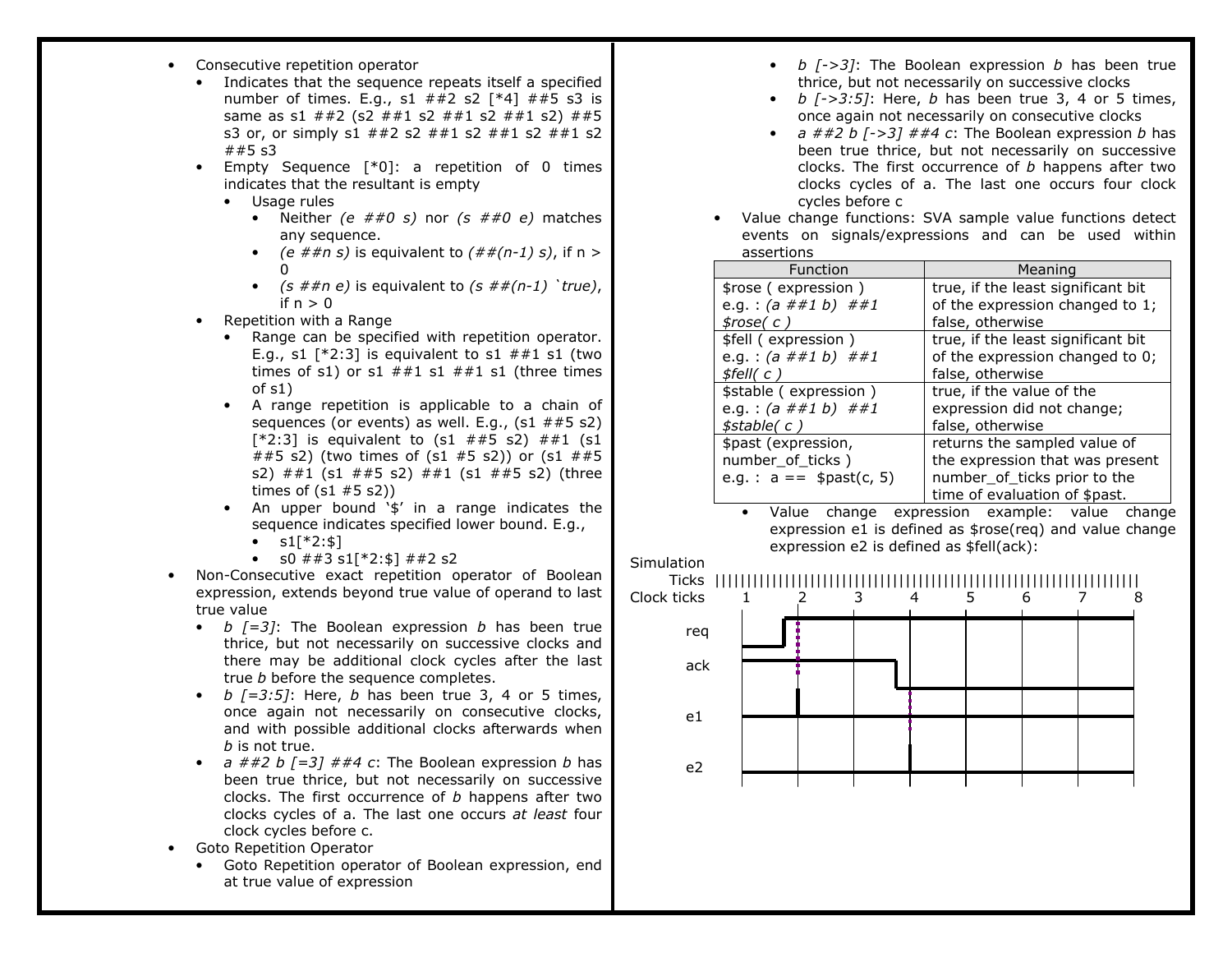



E.g., s1 ##1 s2.ended



• Sequence "or": the Sequence s1 and s2 has multiple matches – when s1 matches and each of the samples on which s2 matches. If s1 matches, "or" sequence also matches, regardless of whether s2 matches and vice versa. E.g., s1 or s2



•Boolean or: or two Booleans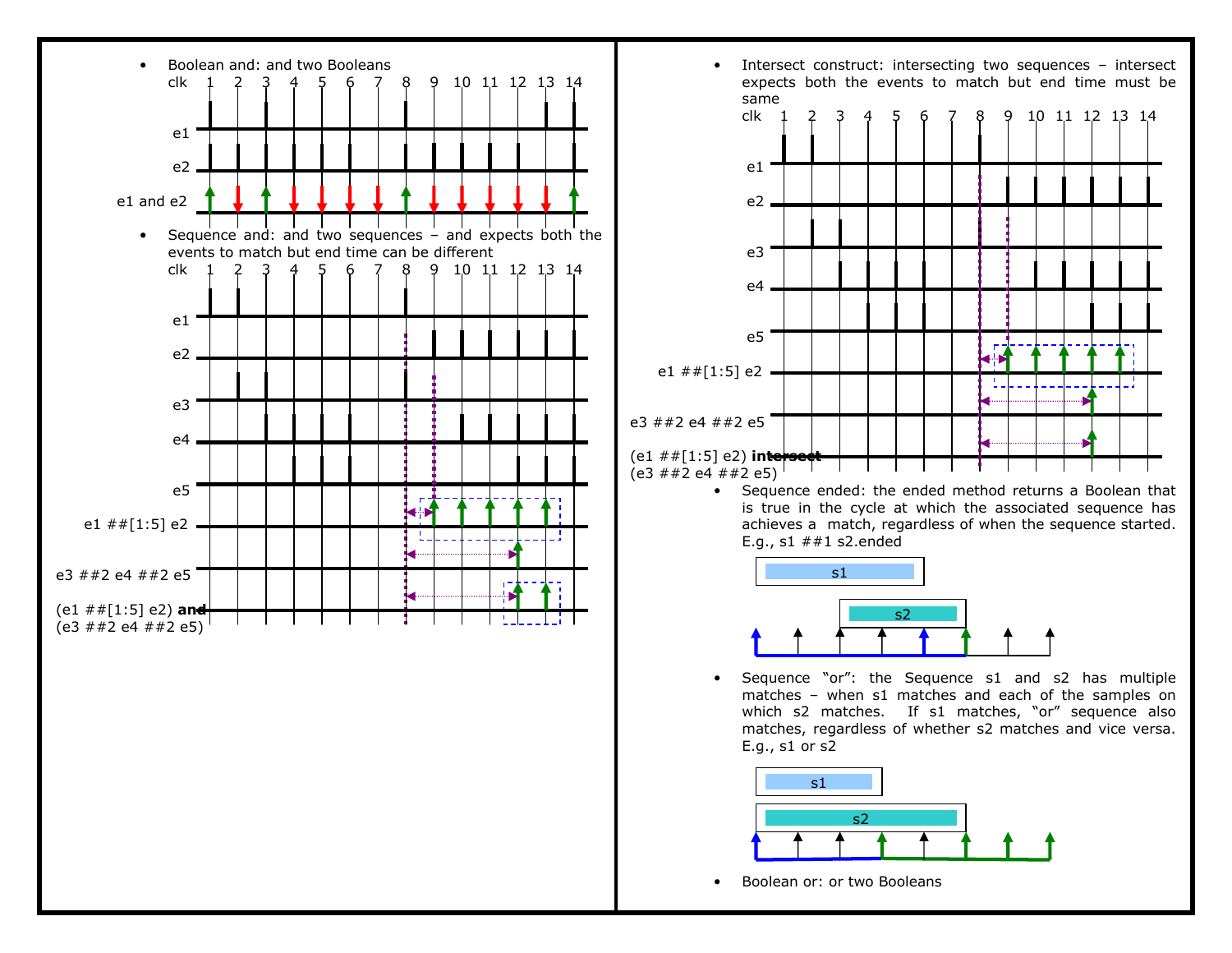

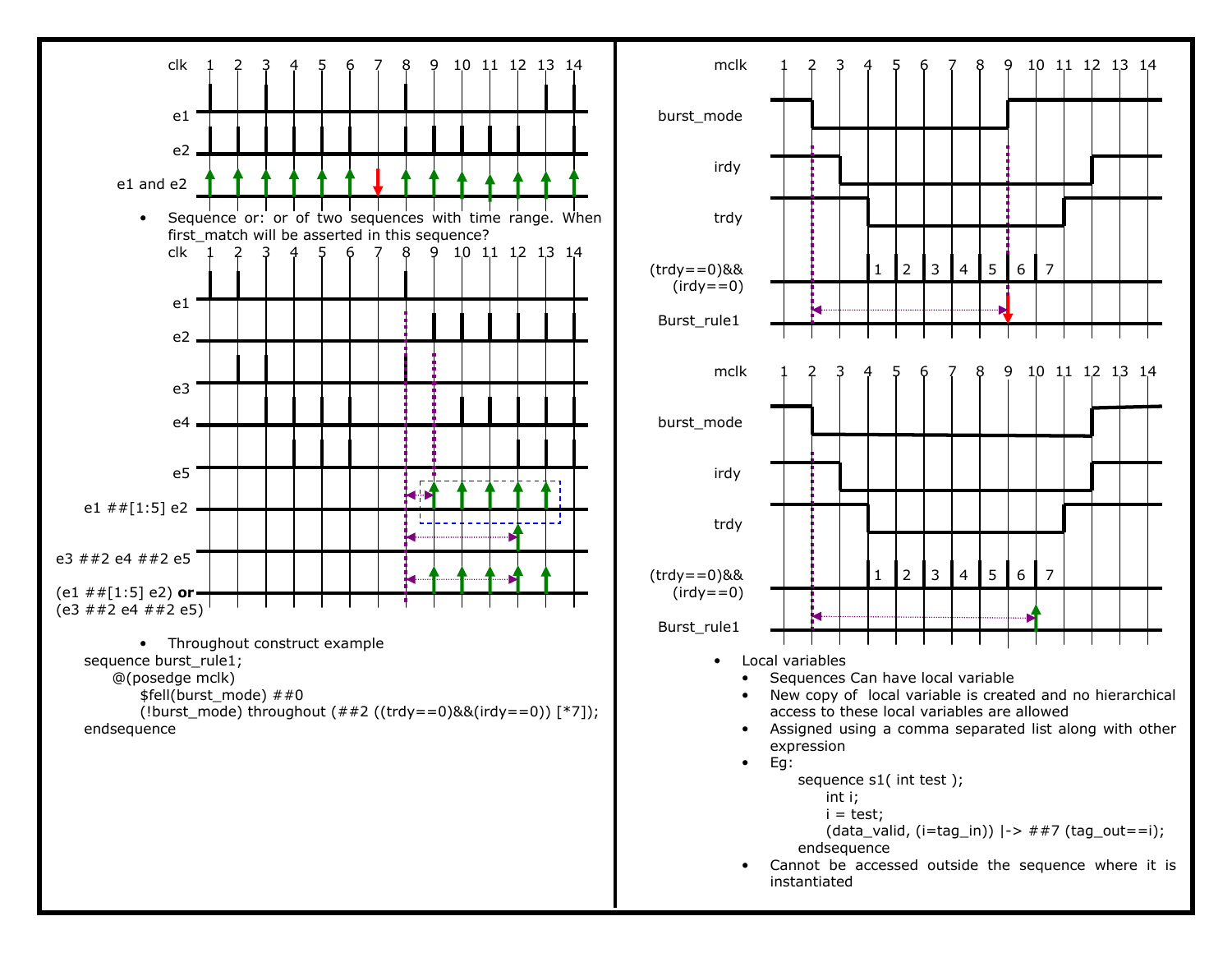- Local variable can be passed only as an entire actual argument
- System functions •

| <u>o , stein i anetions</u> |                                       |
|-----------------------------|---------------------------------------|
| Function                    | Meaning                               |
| \$onehot(expression)        | true, if only one of the bits in the  |
|                             | expression is high                    |
| \$onehot0(expression)       | true, if at most one of the bit in    |
|                             | the expression is high                |
| \$isunknown(expression)     | true, if any bit of the expression is |
|                             | X or Z                                |
| \$countones(expression)     | returns the number of 1s in a bit     |
|                             | vector expression                     |

•Property layer

•

- Built on the foundation of Sequences, Boolean expressions
- •Property block

property identifier (formal arg list); variable declaration property\_spec

# endproperty

- Property declaration can occur in
	- A module
	- •An interface
	- A program
	- A clocking block
	- A package
	- A compilation unit
- Property declaration does not affect a simulation behavior until the property is designated as following
	- An assumed or anticipated behavior: By associating the property using an assume keyword. The verification environment assumes that the behavior occurs
	- A checker: By associating the property using an assert keyword. The verification environment checks if the behavior occurs
	- A coverage specification: By associating the property using a cover keyword. The verification environment uses the statement for measuring coverage
- • Types of Properties
	- Property Type 1: A Sequence
		- A property expression may be a simple sequence expression as shown below
			- property sequence\_example;
			- s1; // s1 is a sequence defined elsewhere endproperty
		- A sequence as a property expression is valid if the sequence is not an empty match (i.e., it contains aspecific non-empty expression to match).
	- •Property Type 2: Another Property

• An instance of a named property can be used as a valid property expression. For instance, the property sequence\_example defined above is itself can be a property expression

 property property\_example; Sequence example

- endproperty
- A property may call itself resulting in a recursiveproperty
- Property Type 3: Property Type Inverse
	- A property expression may be an inverse of another property expression. The inversion is done by using the not operator

property inversion\_example;

not Sequence\_example

endproperty

- Property Type 4: Property Type Disjunction
	- A disjunction property is true if either of its constituent property expressions is true. The disjunction operator oris used to describe a disjunction operator

property disjunction example;

 sequence\_example or inversion\_example; endproperty

- Property Type 5: Property Type Conjunction
	- A conjunction is equivalent of a logical and operation, and very aptly, is expressed by an and operator property conjunction example;

 sequence\_example and inversion\_example endproperty

- Property Type 6: An 'if..else'
	- An 'if...else' property expression is a conditional statement that describes two possible behaviors based on the value of an expression property ifelse\_example;

if (  $expr == 2'b10$ )

inversion\_example;

else sequence\_example

endproperty

- Property Type 7: An Implication •
	- An implication property describes a behavior that occurs when a preceding behavior takes place
	- The implication operators '|->' and '|=>' are used for describing such a property

property conjunction\_example;

s0 |-> sequence\_example

- endproperty
- • Implication construct
	- Two Types
		- $\bullet$  ->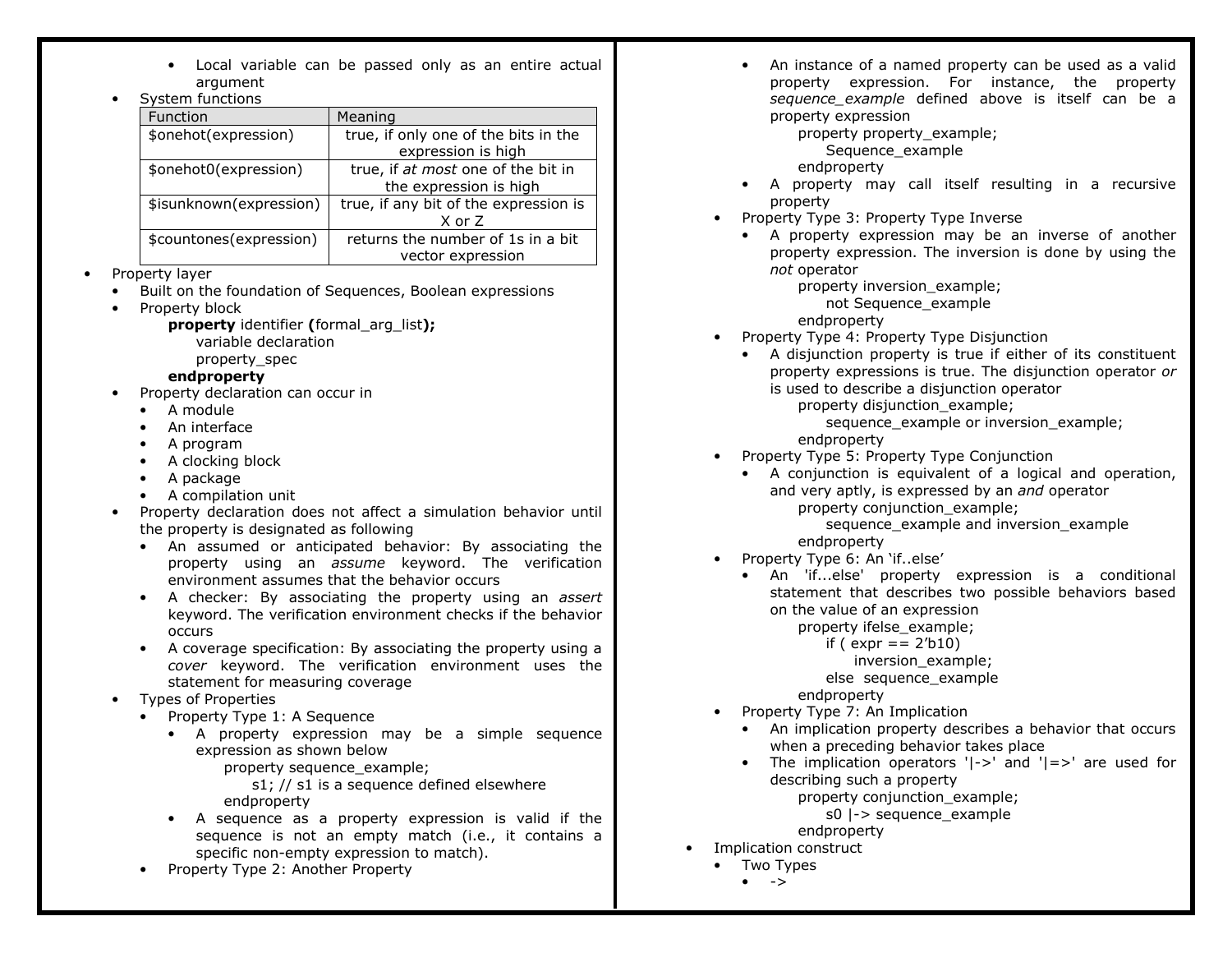